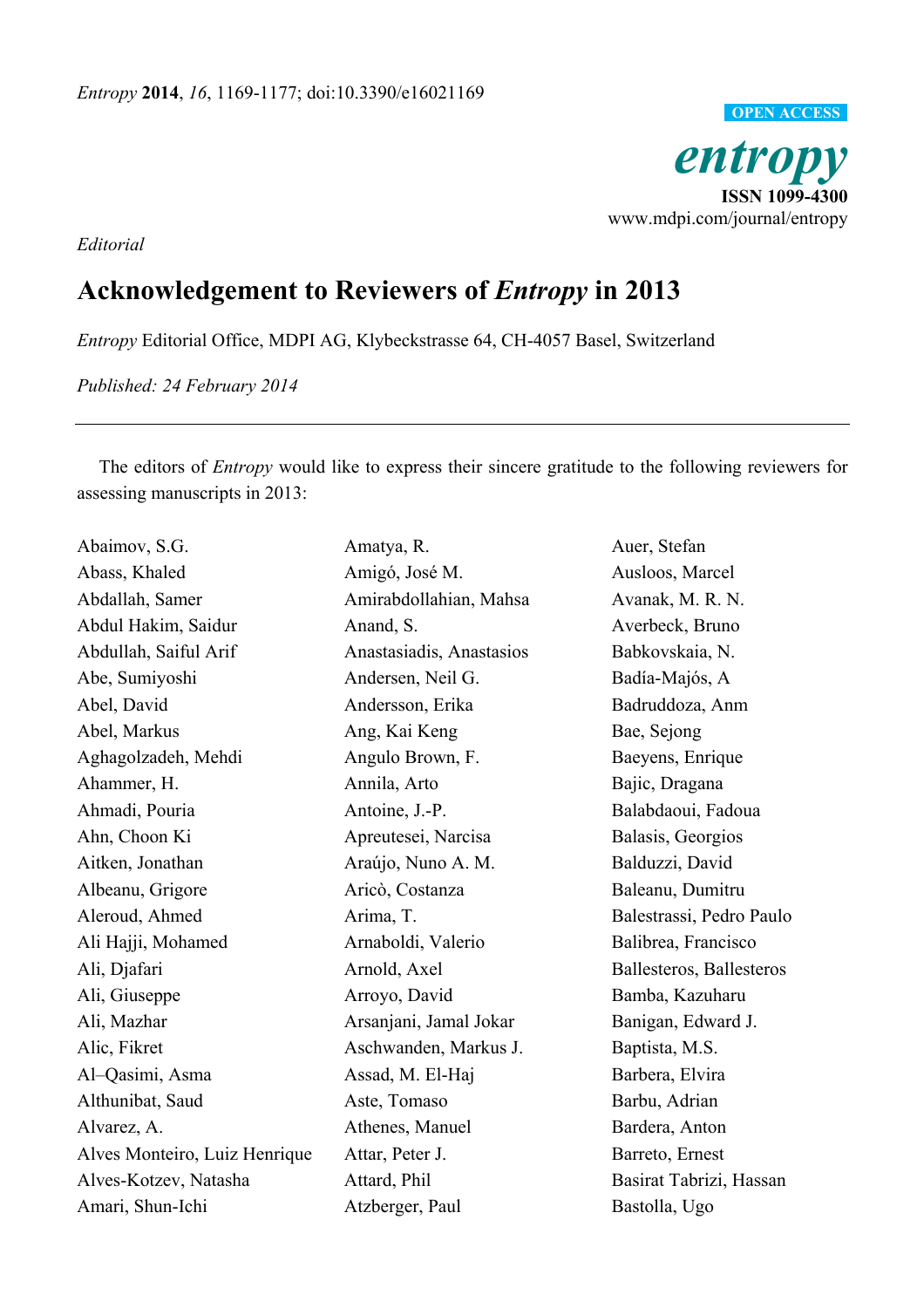Batelaan, Herman Battaglia, Demian Beal, Jacob Beckwith, Andrew W. Behnam, Hamid Bekenstein, Jacob Bekiros, Stelios Benedetto, Francesco Bennewitz, Jürgen Beretta, Gian Paolo Berezovcki, Arkadi Berg, Jordan M. Berger, Jorge Berry, R. Stephen Bezuijen, Adam Bianco, Vincenzo Bianconi, Ginestra Bilancini, Ennio Blasco, Andrea Boccaletti, Stefano boguñá, marián Bokes, Peter Bonakdari, H. Bonassi, Fernando Boncinelli, Leonardo Bonsignorio, Fabio Borge-Holthoefer, Javier Borges, E. Borgis, Daniel Boškoski, Pavle Botteron, Cyril Bouchaud, Jean-Philippe Bountis, Tassos Bousso, Raphael Bowler, Michael G. Bowman, Gregory Bradley, Seamus Brandt, Luca Brask, Jonathan Bohr Brasselet, Romain Bratko, Dusan Braun, Dieter

Brender, Pierre Bresme, Fernando Briefer, Elodie Briers, Mark Brodka, Piotr Brown, Lowell Brüggemann, Rainer Bruin, Henk Brunsell, N.A. Bucki, Robert Buono, Camila Buonomo, Antonio Burel, G Burheim, Odne S. Burioni, Raffaella Buscema, Massimo Bussi, Giovanni Butler, Leo T. Cabello, Adán Cafagna, Donato Cafaro, Carlo Cai, Weihua Cai, YanPeng Caldas, Ibere Callegari, Sergio Calmet, Xavier Camastra, Francesco Cameron, Maria Campa, Alessandro Campbella, Colin Campos, Diógenes Cancho, Ramon Ferrer i Cannon, William R. Cano, Jose Ramón Canovas Pena, Jose S. Cao, F.J. Carvalho, Alexandre R.F. Caticha, Nestor Centola, Damon Cerbus, Rory Chakraborti, Anirban Chakraborty, Uday Kumar

Chandra, Rohitash Chandrashekar, C.M. Chaplin, Martin Charitidis, Costas A. Chau, Kwok-wing Chaudhuri, Debasish Chechkin, Aleksei Chen, Badong Chen, Chun-Chi Chen, Guangliang Chen, Lingen Chen, Min Chen, Sheng Chen, Swe-Kai Chen, Wei Chen, Wen Chen, Yan-chang Cheng, Shyi-Chyi Cherpeau, Nicolas Chia, Nicholas Chignell, Mark Chiu, Chih-Chou Cho, Hyun Cheol Chon, Tae-Soo Chramcov, Bronislav Chuhay, Roman Cifra, Michal Ciliberto, Sergio Cimolin, Veronica Ciucci, Davide Ciuonzo, Domenico Ciuperca, Gabriela Clote, Peter Codetta-Raiteri, D. Coffey, William T. Cohen-Tanugi, Johann Colonnese, Stefania Consolini, G. Cooch, Evan Corato, G. Corda, Christian Corichi, Alejandro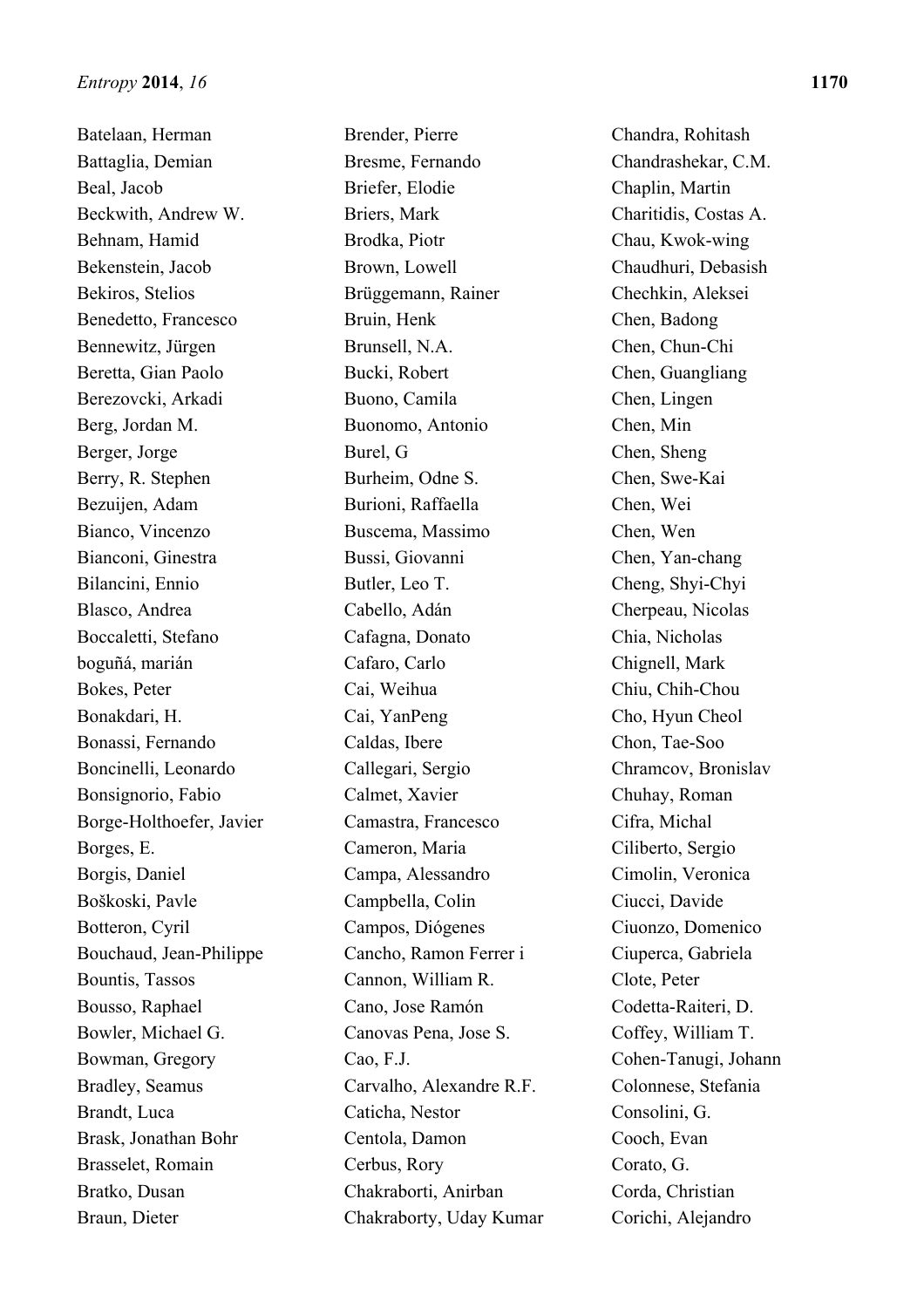Corominas-Murtra, Bernat Couceiro, Micael Cross, Daniel J. Csernak, Gabor Cucic, Dragoljub A. Cunliffe, Andrew Dagger, Ernesto Medina Dahlsten, Oscar C O Dalla Torre, Emanuele G. Darve, Eric DasGupta, Bhasker Datsko, Bohdan Dauwels, J. Davidson, Aharon Daw, C. Stuart De Boer, Jan de Bragança Pereira, Carlos Alberto De Pessemier, Toon de Poel, Harjo De Santis, Angelo de Vladar, Harold P. De Zárate, José M. Ortiz Dedeo, Simon Dedkov, G. V. Delgado, Ángel Delsole, Timothy Demetrius, Lloyd Deng, F.-G. Deng, Nan-Jie Deorowicz, Sebastian Descombes, G. Deutsch, David Devaty, Robert di Matteo, Tiziana Di Mauro, Ernesto Di Vita, A. Dikmen, O. Dimitrova, Elena S. Dionisio, Andreia Dittrich, Peter Dochain, Denis

Doltsinis, Nikos Dominguez-Sal, David Donner, R. V. Dorfman, Jeffrey Dorfman, Konstantine D'oria, Marco Dorval, Alan Downarowicz, Tomasz Drory, Alon Drouet, Emmanuel Drozdz, Stanislaw Drummond, Neil Du, Jiulin Dufault, Renee Dunkl, Charles F Dunning-Davies, Jeremy Duran, Ivan Durt, Thomas Dutta, Sourish Dutt-Mazumder, Aviroop Earle, Keith Ebeling, Werner Ebert-Uphoff, Imme Eduardo, González-Olivares Eichler, Michael Ekström, Magnus Eliazar, Iddo Ellahi, R. Elomaa, Tapio Elze, Hans-Thomas Emerson, Joseph Engelhart, Aaron Eom, Cheoljun Erdas, Andrea Esker, Paul Esposito, Salvatore Evans, Denis Evans, Martin Evans, Mike Evans, Tim S. Faes, Luca Fajardo, Pablo

Farina, Alfonso Feidt, Michel Feistel, Rainer Feliu, Vicente Feng, Li Ferrante, A. Ferrara, Emilio Ferri, Cèsar Ferro, Alfredo Filanovsky, Igor Fistola, Romano Fleming, C.H. Flyvbjerg, Henrik Forsythe, K.W. Fortuna, Luigi Frénay, Benoît Fritz, Tobias Fronsdal, Christian Fu, Chong Fu, Huiqing Fu, John Y Fu, Zhengyi Fuchs, Chris Fuchs, Hans Funsten, H. O. Fyfe, Colin Galca, A.C. Galhano, Alexandra Galland, F. Gama, João Gao, Michael C. García-García, Reinaldo Gardini, Laura Gaspard, Pierre Gencaga, Deniz Geng, Chao-Qiang Genoverse, Marco Georgiou, Tryphon T. Geva, Eitan Ghani, Nasir Ghoraani, Behnaz Gibbs, Adrian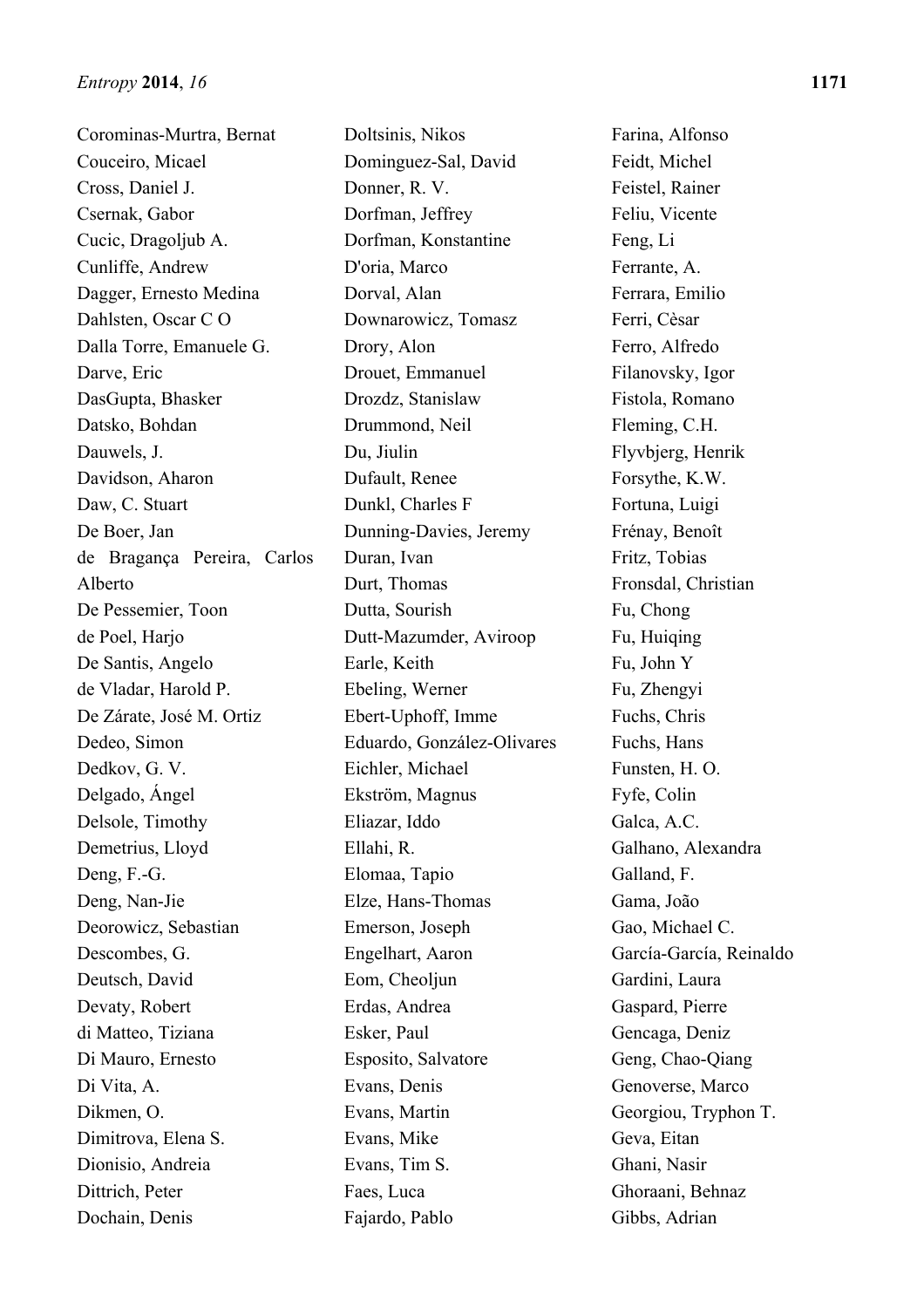Giffin, Adom Giorgi, Franco Giovanazzi, Stefano Gkigkitzis, Ioannis Godang, Romulus Goh, Kwang-Il Goldemberg, José Goldenfeld, Nigel Goldschmidt, Elizabeth Goldstein, S. Goldstein Gompper, Gerhard Gorban, Alexander Gough, Michael Goyal, Philip Grabowicz, P.a. Graff, Grzegorz Graham, D. B. Graham, Daniel Grassberger, Peter Grassia, Filippo Grassl, Markus Graves, Daniel Graziano, Giuseppe Grechuk, Bogdan Grendar, Marian Grimm, Uwe Gromov, Vasilii A. Gross, David Grosskinsky, Stefan Gruber, Andreas Gruebele, Martin Gryder, Berkley E. Gsiopsis, Abc Gude, Veera Gnaneswar Guidotti, Patrick Guillaume, Jean-Loup Guivant, Jose Guo, Sheng Guojie, Li Haddadi, Hamed Hajdu, J. Hajiaboli, Mohammad Reza

Hamada, Michiaki Hand, David Hanel, Rudolf Hansen, Alex Hansen, J. S. Haranas, Ioannis Harremoes, Peter Hartkamp, Remco M. Haruna, Taich Hautamaki, Ville He, Yaling Hébrard, Guillaume Heinemann, Jack Hempel, Matthias Henri, P. Heremans, Joseph Herman, Michael Hernández-Saldaña, H. Herrera, Roberto Henry Herwig, Heinz Hidalgo, Arturo Ho, Mae-Wan Hoffmann, Karl Heinz Hoffmann, Matej Hofman, T. Homma, Noriasu Honrubia-Escribano, A. Horng, Ming-Huwi Horrocks, Benjamin R. Hou, Daqing Houghton, Conor J. Hruschka, Daniel J. Hsiao, Bo Hsieh, Ker-Chang Hsieh, Min-Hsiu Hu, Qiang Hu, Suxing Huang, G.H. Huang, Wei Hudson, H. S. Hughes, Keith H. Hung, F.

Hung, Feiyi Hutter, Jürg Hutter, Marcus Ibañez, Guillermo Ihle, Thomas Imre, Emoke Ince, Robin Isar, Aurelian Isidro, Jose Iyengar, Srinivasan S. Jacobs, Donald J. Jagielski, Maciej Jamil, Mubasher Jata, Kumar V. Jha, Basant K. Jiang, Haijun Jiang, P.X. Joergenssen, Sven Erik Jona-Lasinio, Giovanni Jones, Christopher K. R. T. Jones, Daniel Joshi, C. Jou, David Jurman, Giuseppe Kachenoura, Amar Kajdanowicz, Tomasz Kalogeropoulos, Nikolaos Kaltenbrunner, Andreas Kampermann, Hermann Kaniadakis, G Kaniadakis, Giorgio Kao, Yucheng Kaplan, Ehud Karaiskos, Nikos Karasuyama, Masayuki Karathanassis, Ioannis K. Kaschesky, Michael Katsaprakakis, Dimitris Al. Katsoulakis, Markos Katushkina, Olga Kaul, Brian Kauranne, Tuomo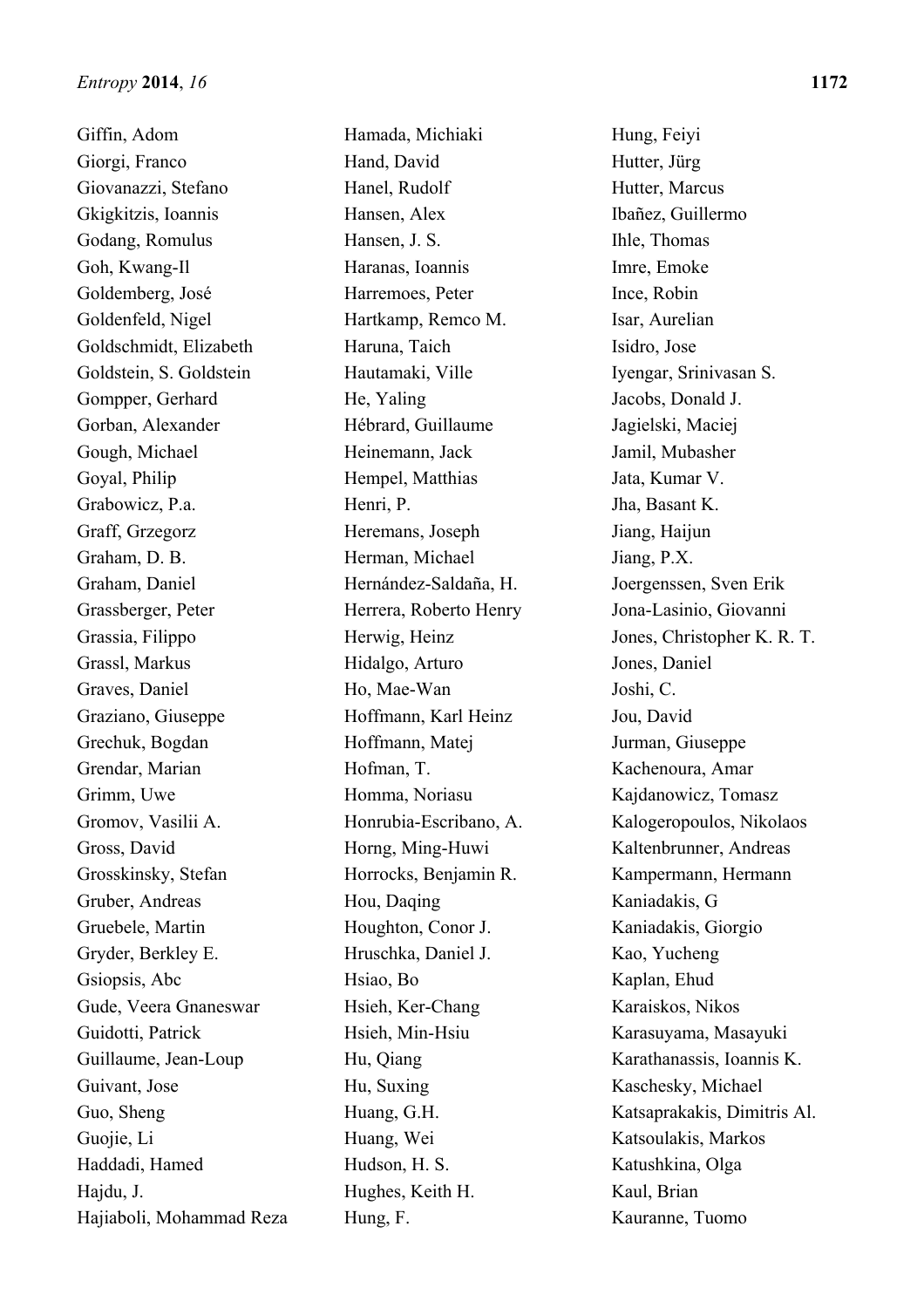Kavouras, Marinos Kel, Oksana Viktorovna Keller, A. Keller, K. Kenett, Dror Kershenbaum, Arik Kestler, Hans Armin Khalil, Khalil Khan, Asifullah Kim, Hyang Mi Kim, Kisik Kim, Min Soo Kinney, Justin Kiryu, Hisanori Kittichokechai, Kittipong Kjelstrup, Signe Kliesch, Martin Knuth, Kevin H Kohler, Jurgen Koomen, E. Koroli, V. I. Koslowsky, David Kosmidou, Vasiliki E. Kostal, Lubomir Kostic, Milivoje Koukouvinos, Christos Kowalik-Urbaniak, Ilona Kreutz, Christoph Kuai, Le Kukar, Matjaz Kumar, Mrinal Kumar, Parmod Kvasnica, Michal Kyprianidis, I.M. Labys, Walter Laederach, Alain Laio, Alessandro Lakshminarayanan, Balaji Lambiotte, Renaud Landini, Fabio Lane, Richard Laner, David

Larson, Jonas Larue, James P. Laso, Manuel Lasser, Caroline Lau, Francis Laurent, Monique Laurie, J. Leck, C. Leclair, Andre Leduc, Matt Lee, Cheng-I Lee, Jejung Lee, Rob Leeds, Stephen Lehar, Alfred Lei, Yaguo Leitgeb, Erich Lenzi, Ervin Kaminski Lesne, Annick Leubner, Manfred Levinson, David Matthew Levy-Varon, Jennifer Li, Changpin Li, Chengqing Li, Gang Li, Jie Li, Jun-bao Li, S.J. Li, Wei Lian, Shuang-Shii Liang, Hualou Liang, Xingang Liberal, Fidel Lilieholm, Rob Lin, Chih-jer Lin, Chun-Ming Lin, Su-Jien Lin, Tsung-Chih Lineweaver, Charles Linsky, Jeffrey Lion, A. Lissia, M.

Litak, Grzegorz Liu, C. T. Liu, Chen-hao Liu, Meizhu Liu, Xinge Liu, Xingwen Liu, Yuan Liu, Zhengjun Livadiotis, George Lizier, Joseph Lizier, Joseph T. Lloyd, Seth Lo Franco, Rosario Lock, Eric F. Lorenz, Ralph Lori, Nicolás F. Lorite, I. Louis-Martinez, Domingo J. Lowe, Will Lu, Jianfeng Lu, Yang-Ming Lucia, Umberto Luo, Albert C. J. Luo, Shunlong Lupo, Cosmo Luque, Bartolome Lushi, Enkeleida Luukka, Pasi Lv, Jinhu M. Mahmoud, Gamal M. Puerta, José Ma, Hongan Ma, Zhan Maas, Jan Macau, Elbert Macauley, Matt Madden, L. Maeda, Kenichi Magin, Richard Mahdian, Babak Main, P. Mainardi, Francesco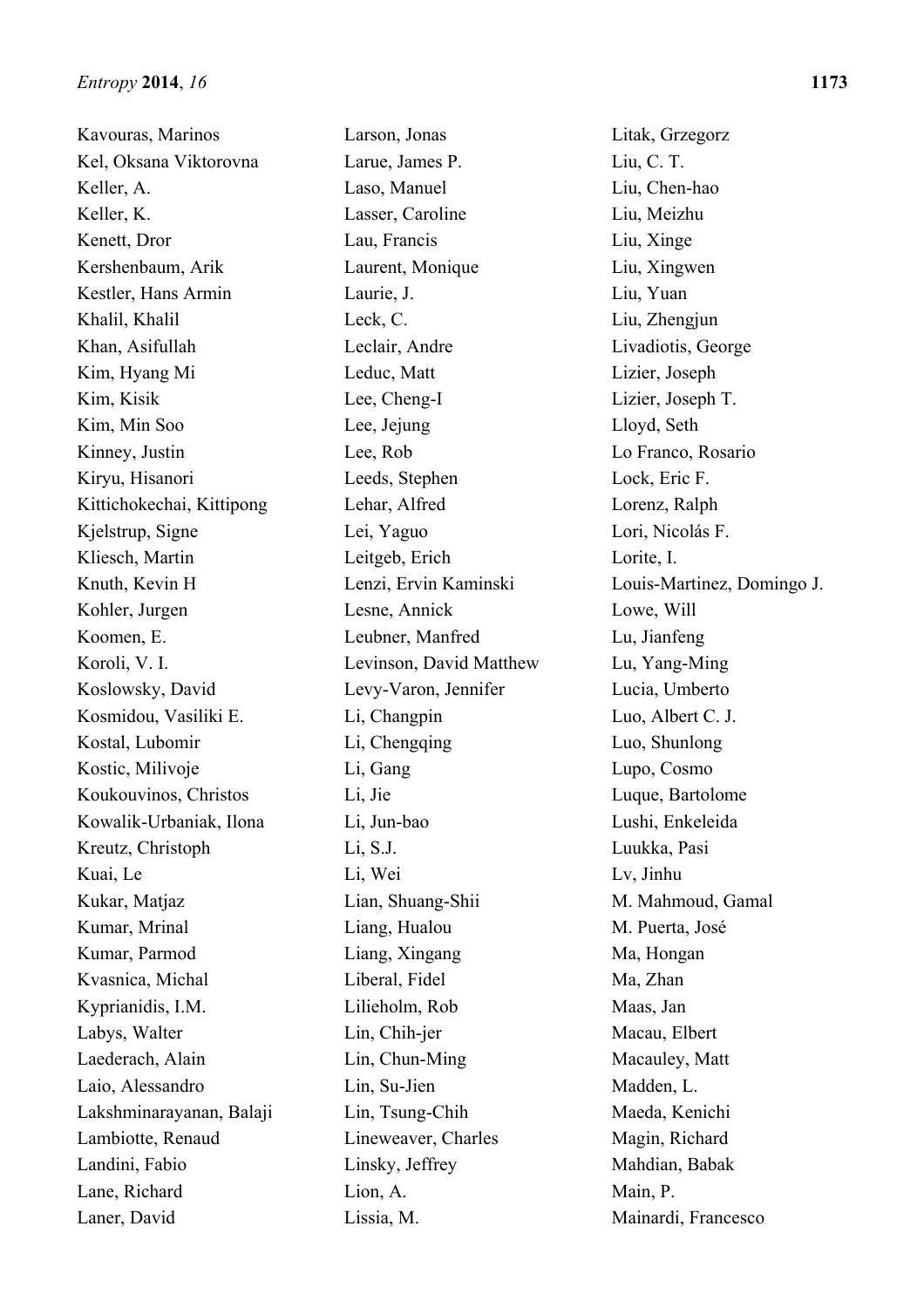Maitra, Neepa Man, Zhihong Mancini, Stefano Mani, A. Mannheim, Philip Manzano, D. Mareschal, Michel Margarita, Kokla Mari, Romain Marinakis, Yannis Marinazzo, Daniele Maritan, Amos Marques, Glauber Tadaiesky Marques, Ion Marre, Olivier Marsili, Matteo Martin, Ryan Martin-Martinez, Eduardo Martyushev, Leonid Maruyama, Koji Maslov, Anatoly Matala-aho, Tapani Mathias, Gerald Mathis, Wolfgang Matsuno, Koichiro Matsuzoe, Hiroki Matthews, Miccal Timothy Mcateer, James Mcleod, Kenneth Meister, Bernhard K. Melchior, Pierre Meloni, Sandro Merker, Jochen Mertsching, Baerbel Meyn, Jan-Peter Mezghani, Neila Miccichè, Salvatore Mignotte, Max Miller, Thomas Milton, Kimball Miritello, Giovanna Mistry, Karan H.

Mnatsakanov, Robert Mocenni, Chiara Mohsennia, Mohsen Molenaar, Peter Molteni, Carla Monard, Gerald Mondal, Debashis Micharet, C.A.M. Monson, Peter Montangero, Simone Montero Sousa, Juan Aurelio Mookiah, Muthu Rama Krishnan Mora, Thierry Morabito, Francesco Carlo Morales-Hernánde, M. Morán, Antonio Moreau, Michel Morio, Jérome Moroni, Saverio Mosekilde, Erik Mosier, A.R. Motsa, Sandile Mueller, Ingo Muga, Juan Gonzalo Mulder, Joris Mundy, Chris Muñoz, José J. Munro, Bill Mureika, J.R. Nakagawa, Kenichi Naudts, Jan Navarro, Noemi Néda, Zoltán Neirotti, Juan Neupane, Ishwaree Newton, Nigel Ng, Soon Xin Nicolaou, Nicoletta Nicolis, G. Niemiec, Marcin Nien, H.H.

Nieto, Juan J. Nightingale, James Nitschke, Wolfgang Nivanen, L. Niven, Robert Nobre, Fernando Noguchi, Hiroshi Noh, Jae Dong Noh, Yung-Kyun Nojiri, Shin'ichi Nomura, Shusaku Nori, Franco Norton, John D. Nosonovsky, Michael Nouadje, Brigitte Astrid Medjo Obradors, X. Okatan, Murat Olchanyi, Maxim Olivares, F. Oliveira, Paulo Moura Olivetti, Emanuele Omi, Takahiro Osiejuk, Tomasz S. Oulhadj, Hamouche Owari, Maskai Oztop, Hakan F. Pagonabarraga Mora, Ignacio Pahlavani, Mohammad Reza Paillard, Didier Paja, Wieslaw Panoff, Jean- Michel Papana, A. Papapetrou, M. Pappas, Nikolaos Paris, Jean Paris, Jeff Park, Chul Gyu Park, Ju H. Parra, Ruben D. Parry, Matthew Pascale, Salvatore Patel, Sandeep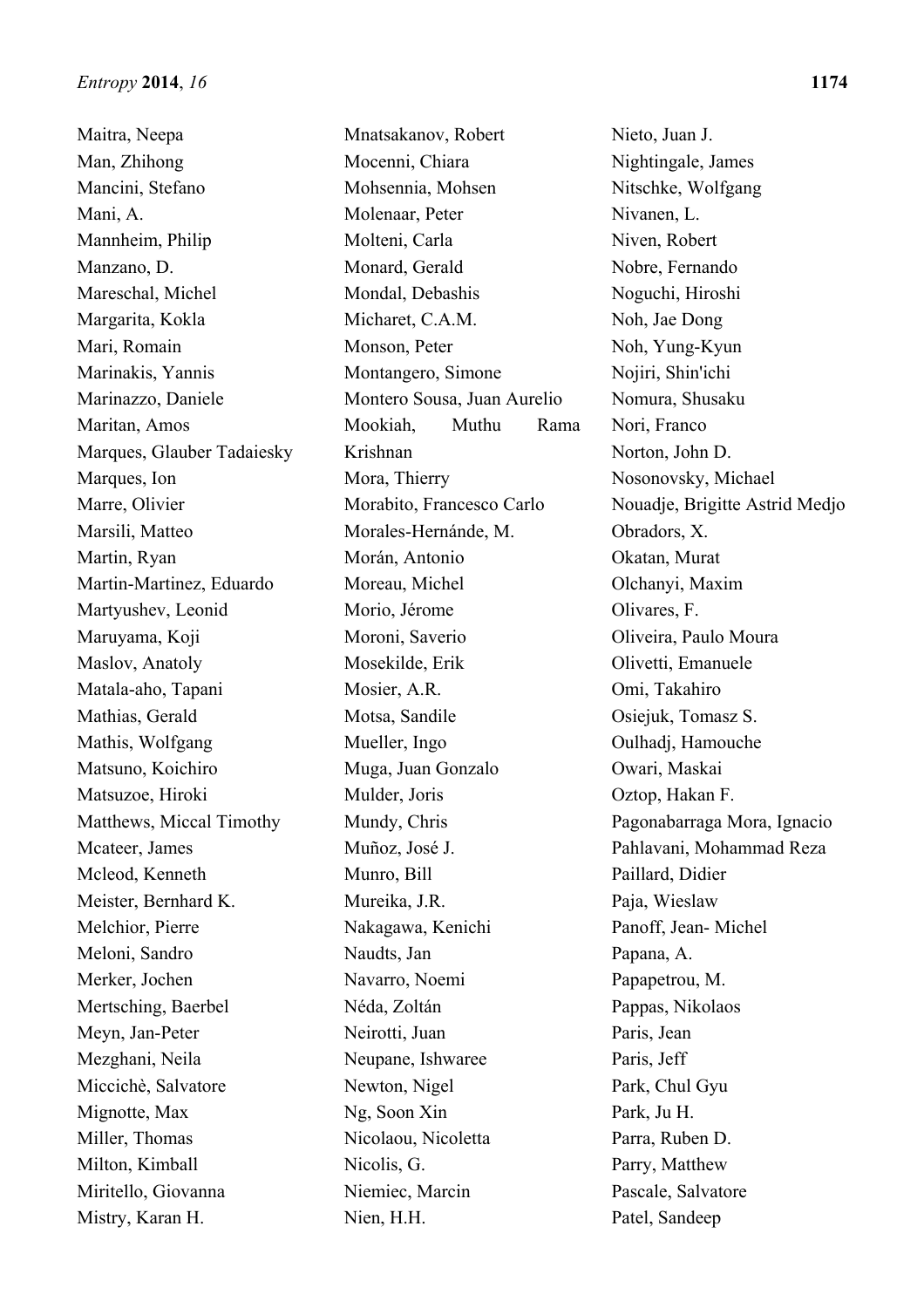Peel, Leto Pennini, F. Pérez, José A. Moreno Perez, Liliana Pérez-Madrid, A. Perrier, Edith Pessa, Eliano Pettigrew, Richard Piantanida, Pablo Pierro, Gaetano Pietsch, Wolfgang Pillow, Jonathan W. Pinheiro, Aluisio de Souza Pinto, Carla Pipa, Gordon Pires, E.J. S. Pistone, Giovanni Pitard, E. Pizzolato, N Planat, Michel Plastino, A. Plastino, Angel R. Pluchino, Alessandro Pogromsky, A.y. Poisot, Timothée Pollack, Gerald H. Suganthan, P.N. Pop, Ioan Portillo, José Poulsen, Jens Pourghasemi, Hamid Reza Prior, Javier Prokopenko, Mikhail Pugliese, Daniela Pumain, Denise Qadrdan, M Qi, Donglian Qu, Xiaodong Quarati, P. Queirós, Sílvio M. Duarte Quintian Pardo, Héctor Rajamani, Sudha

Rajput, B. S. Rakthanmanon, Thanawin Rallo, Robert Ranjbar, N. A. Rau, A. Ravi P. Rauh, Johannes Ray, Santanu Read, Daniel Rech, Paulo Redelico, Francisco Rees, Bradley S. Reeves, Howard Regal, Cindy Reidys, Christian M. Reinard, A. A. Ren, Mifeng Restuccia, Liliana Reuter, Martin Rhouma, Rhouma Ribas, Imma Ribeiro, Haroldo Valentin Richard, John P. Richert, Clemens Ridolfi, Elena Rigby, James Robert Rigosa, J. Riguzzi, Fabrizio Riveiro, Maria Rodríguez, Rosalío F Roff, Greg Rogatko, Andre Romano, Vittorio Rondoni, Lamberto Rossa, Fabio Della Rostami, Mohammad Rottler, Jörg Rovelli, Carlo Rowlands, Andrew S. Roy, Daniel Roy, Debjani Rubi, J. Miguel Rubio, Ramón G.

Ruddell, Ben Rudoy, Yu. G. Ruiz, Francisco J. R. Ruiz, Rubén Russell, Stephen Ryu, Keun Ho Saakes, Michel Saco, P.m. Sadiki, Amsini Sagawa, Takahiro Sahin, Ahmet Salanne, Mathieu Saleh, Ahmad Abou Sales, Antonio Sales, Bruno B. Santiago, Mazuelas Santodonato, Lou Santos Corchero, Emilio Saridakis, Emmanuel N. Sasa, Shin-ichi Sato, Aki-Hiro Sawada, Yasuji Sawicki, Ignacy Scala, Antonio Schaefer, Rafael Schehr, Gregory Schilling, Marcel Schmelzer, Jürn W.p. Schmitt, Pamela Schneeloch, James Schneider, Lorenz Sciubba, Enrico Seabright, Paul Semiat, Raphael Senkov, Oleg N. Séralini, Gilles-Eric Sergeyev, Yaroslav Sessa, Salvatore Seth, Sohan Sfetsos, Athanasios Shamir, Lior Sharov, Alexei A.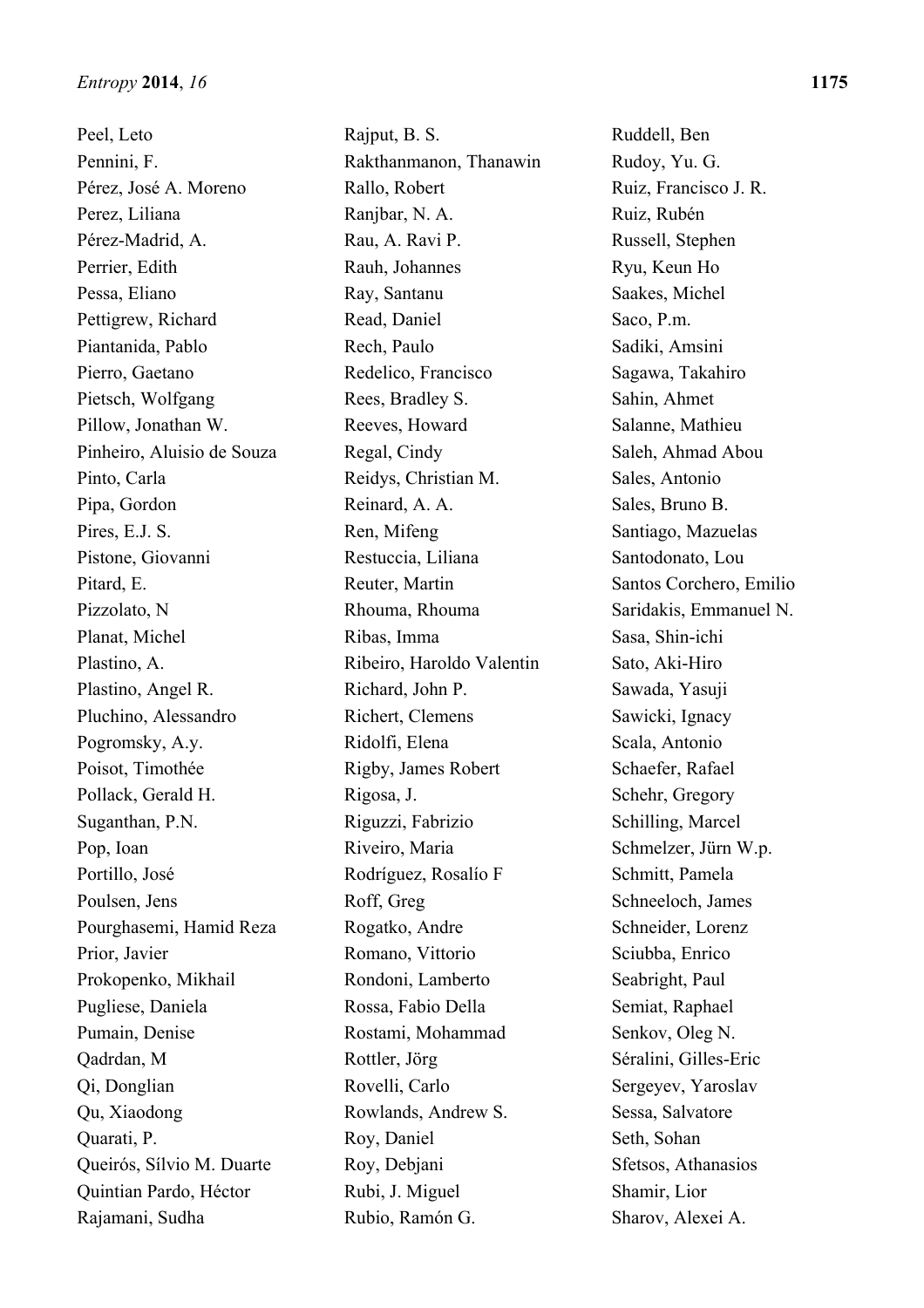Sharpee, Tatyana Shaw, Christopher Shen, Shengping Shikano, Yutaka Shin, Soo-Young Shiplyuk, Alexander Shpyrko, Serge Shu, Longcang Siegel, David Siegle, Malte Silva, Pedro Sima, Chao Singh, Abhinav Singh, Shailesh Kumar Singh, V. P. Singleton, Douglas Sinitsyn, Nikolai Sivasundaram, Seenith Skokos, Charalampos Skowron, Andrzej Slater, Paul B Sleigh, Jamie Smítal, J. Smith, Eric Snoke, D.W. Sodano, Pasquale Sohl, Terry Sommerlade, Linda Song, Chaoming Song, Joon Jin Song, Lixin Sorrentino, Francesco Spain, Madrid Spallucci, Euro Srinivasa, Arun Stamatis, Anastassios G. Stamovlasis, Dimitrios Stanek, Wojciech Stanley, Gene Stanton, Samuel C. Starikov, E. B. Stauffer, Dietrich

Steele, Russell Stehlík, Milan Steinhaeuser, Karsten Stentoft, Lars Stolz, Gabriel Stover, Rick Stoy, Paul Stoyanov, Jordan Succi, Sauro Sullivan, Tim Sun, Jitao Susemihl, Alex Suweis, Samir Svozil, Karl Syam, Muhammed Tadic, Bosiljka Tadić, Bosiljka Takada, Akira Takahashi, Tetsuya Takeuchi, Akira Tapiero, Oren J. Tchanche, B.f. Tekbas, Onderhaluk Teng, Jen-Hao Teodoro, George Theil, Florian Theodorou, Evangelos A. Thims, Libb Thissen, R. Thoens, Sebastian Thurner, Stefan Tian, Fuyang Tildesley, Dominic Torres, Miguel Trell, Erik Trigeassou, Jean-Claude Trivellato, Barbara Tsao, L.C. Tsekoura, Konstantinos Tsuchiya, Taku Tuckerman, Mark Tumminello, Michele

Turgut, Sadi Tuszynski, Jack Typel, S. Ubøe, Jan Uffink, Jos Uohashi, Keiko Urmossy, K. Ust, Yasin Vaccaro, Gianfranco Vacha, Lukas Valek, P. W. Valero, J. Van Lelyvelda, Iman Van Willigenburg, L. G. Ván, Péter Vanden-Eijden, Eric Vasyliūnas, V. M. Velasco, M. Pilar Velasco, Sergio Velazques, Luisberis Venegas-Andraca, Salvador Verdoolaege, Geert Versteeg, Greg Vestroni, Fabrizio Vicente, Raul Vidyasagar, M. Vinck, Martin Vitiello, Giuseppe Vitos, Levente Vlad, Cristina Volos, Ch.K. VonSpakovsky, Michael Vourdas, A. Vrabec, Jadran Wada, Tatsuaki Walk, Nathan Wallman, Joel Wang, Anzhong Wang, Can Wang, Chuan Wang, Haimin Wang, Han